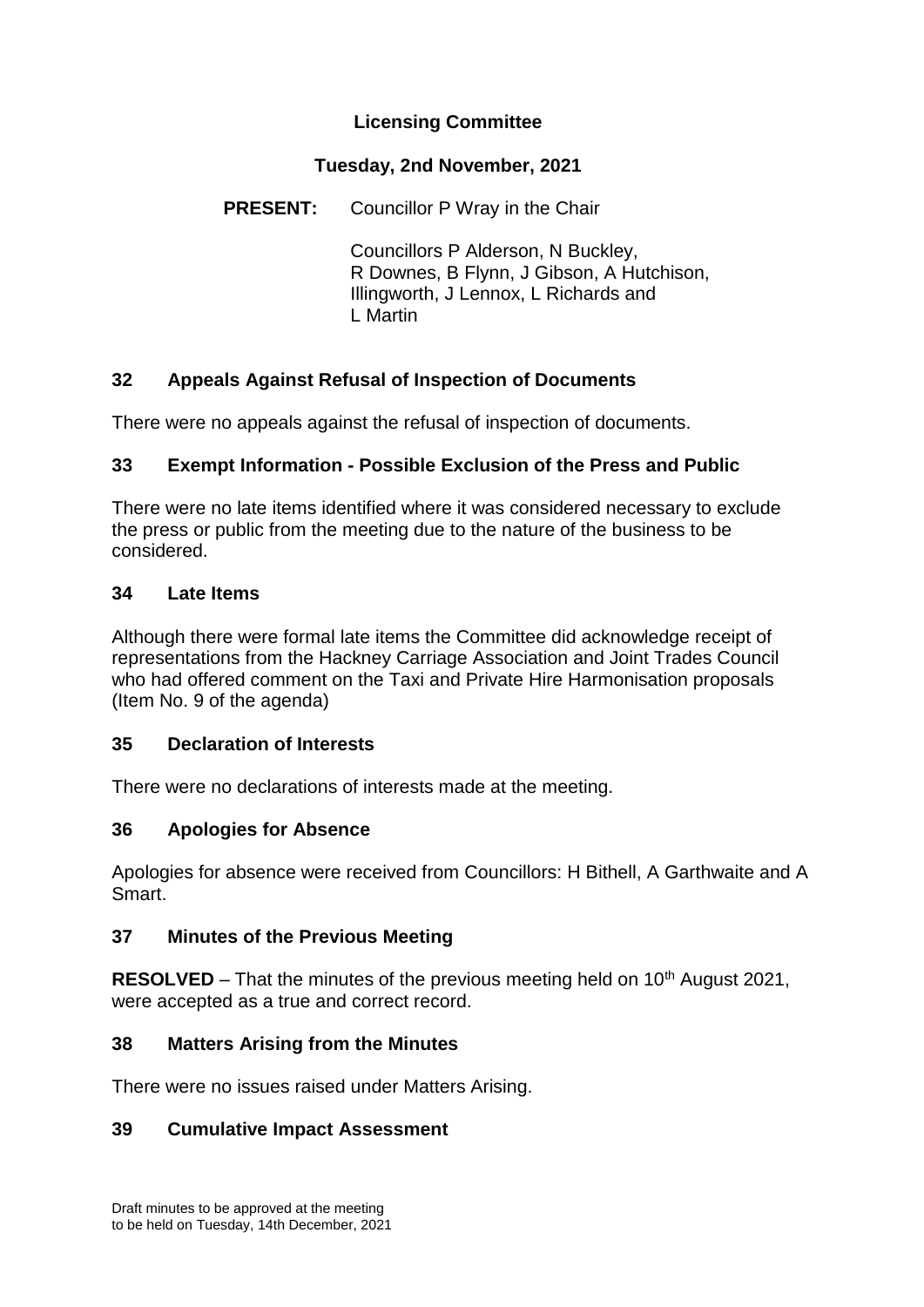The Chief Officer Elections and Regulatory submitted a report which sought approval for an interim review and consultation to ensure that the cumulative impact areas remained in place until a detailed and thorough review of the assessment could take place in 2022.

Addressing the report, the Principal Licensing Officer explained that following the outbreak of the corona virus pandemic and the subsequent lockdown measures, activity within the city centre and other cumulative impact areas was significantly reduced. It was further reported that crime rates for the same period were also low.

Members were informed that in July 2021 corona virus restrictions were relaxed resulting in an increase of the activity within the night-time economy. As night-time activity increased so did the crime rates.

Members were informed that the last assessment was undertaken in 2018.

The Principal Licensing Officer said it was important that up-to-date intelligence and analysis was now gathered to determine if the cumulative impact areas remained appropriate.

Members were supportive of the proposal for an interim review and consultation

**RESOLVED –** That approval be given for an interim review and consultation to ensure that the cumulative impact areas remain appropriate until a detailed and thorough review of the assessment can take place in 2022.

#### **40 Taxi & Private Hire Licensing - West Yorkshire & York Harmonisation**

The Chief Officer, Elections and Regulatory submitted a report which provided a summary of progress by the council and neighbouring councils on aligning taxi and private hire policies and practice to improve passenger safety.

Addressing the report, the Taxi & Private Hire Licensing Manager spoke of the main issues in trying to align different taxi and private hire policies and practice. Members were informed that the five West Yorkshire Council's plus the City of York Council had identified six areas where they could work to improve passenger safety in the region:

- CCTV in vehicles to discourage and detect inappropriate behaviour by any person in a taxi or private hire vehicle
- Convictions (now called Suitability) to take steps so that an individual with convictions and allegations against them couldn't move from being licensed by one licensing authority and moving to another without being properly checked
- Driver training to develop common training policies and assessment methods and standards
- Enforcement capacity and practice to strengthen on street enforcement and equip enforcement teams with the means to take or initiate enforcement action on drivers and vehicles licensed in other licensing authorities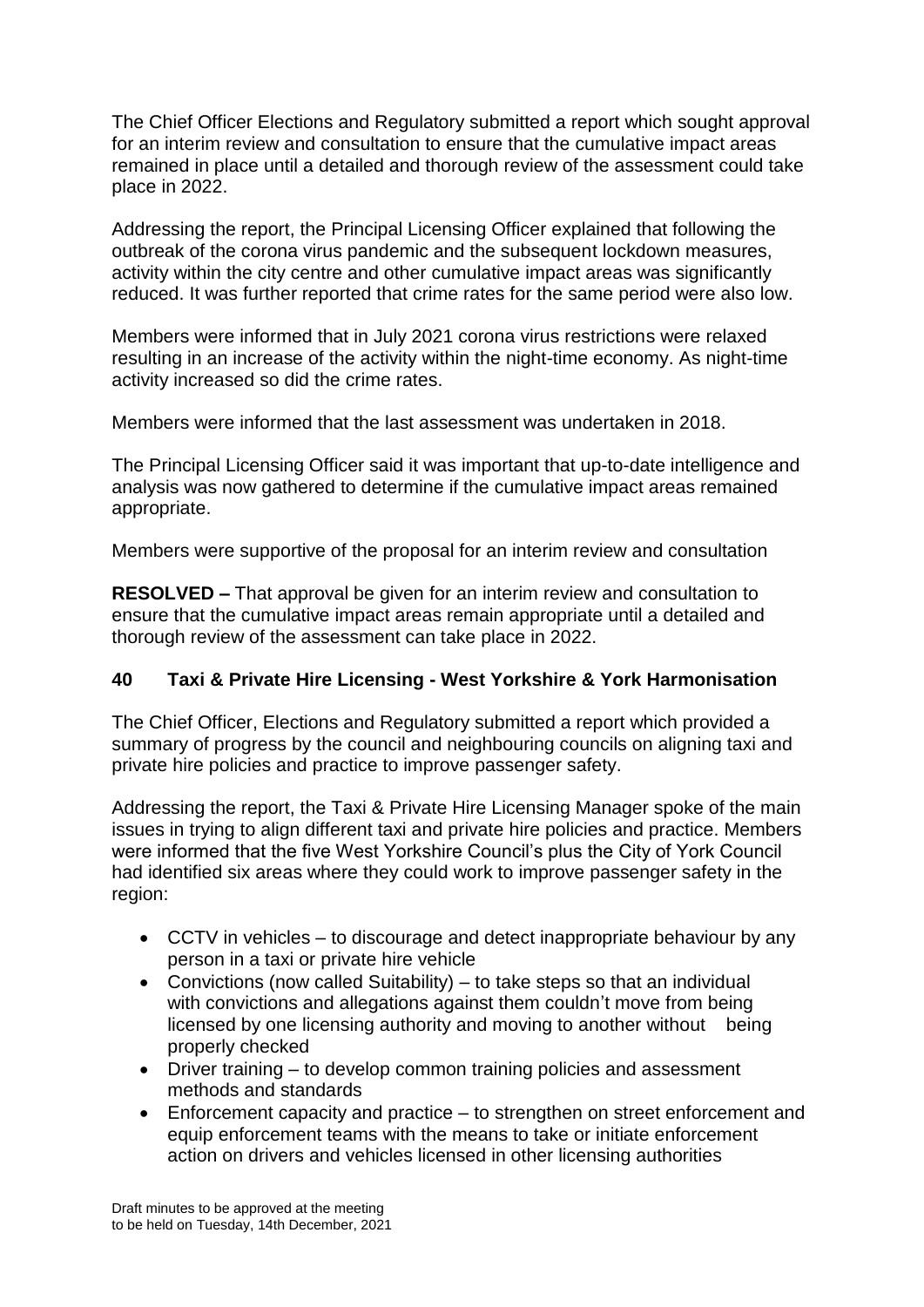- Information sharing to improve information sharing about licence holders who are believed to pose a risk to passengers across the region
- Vehicle conditions to improve vehicle condition standards so that a weak policy in one authority does not pose risks across the region.

Members were informed that the six local authorities had all implemented driver training policies, information sharing and suitability policies, and delivered crossborder enforcement powers and staff training. However, there remained outstanding areas of policy development, vehicle conditions was highlighted by the trade as a particular area of concern along with cross border working.

The Chair asked if a report could be prepared for a future meeting of this committee which provided an indication of the number of taxi drivers operating in Leeds who were registered elsewhere.

In terms of discussions with the trade, the Chair said he was willing to meet with the trade to discuss areas of concern but a practical working relationship with structured meetings was required.

In the discussion that followed Members were informed that up to 700 vehicles and 300 drivers may not return to the taxi and private hire industry, many drivers choosing alternative driving opportunities where the driver operating conditions and the requirement around vehicle standards was not as robust as those for a taxi/ hackney carriage vehicle.

One Member said the taxi and private hire trade had been badly affected by the Covid-19 Pandemic and suggested that discussions round harmonisation be paused until the trade had time to recover.

The Taxi & Private Hire Licensing Manager said many other City Regions and Local Authorities were involved in harmonisation discussions some using alternative models (Manchester)

The Chair suggested it would be useful to know what alternative models were been considered and to understand what the priorities were in other areas.

The Taxi & Private Hire Licensing Manager said the necessary enquiries would be made.

In terms of next steps, the Chair said that he, as Chair of the Licensing Committee together with the Executive Member (Resources) would shortly meet with their counterparts in the five West Yorkshire Council's plus the City of York Council with a view to progressing the Taxi and Private Hire Licensing harmonisation project.

The Chair thanked everyone for their attendance and contributions

#### **RESOLVED** –

(i) That the contents of the report be noted